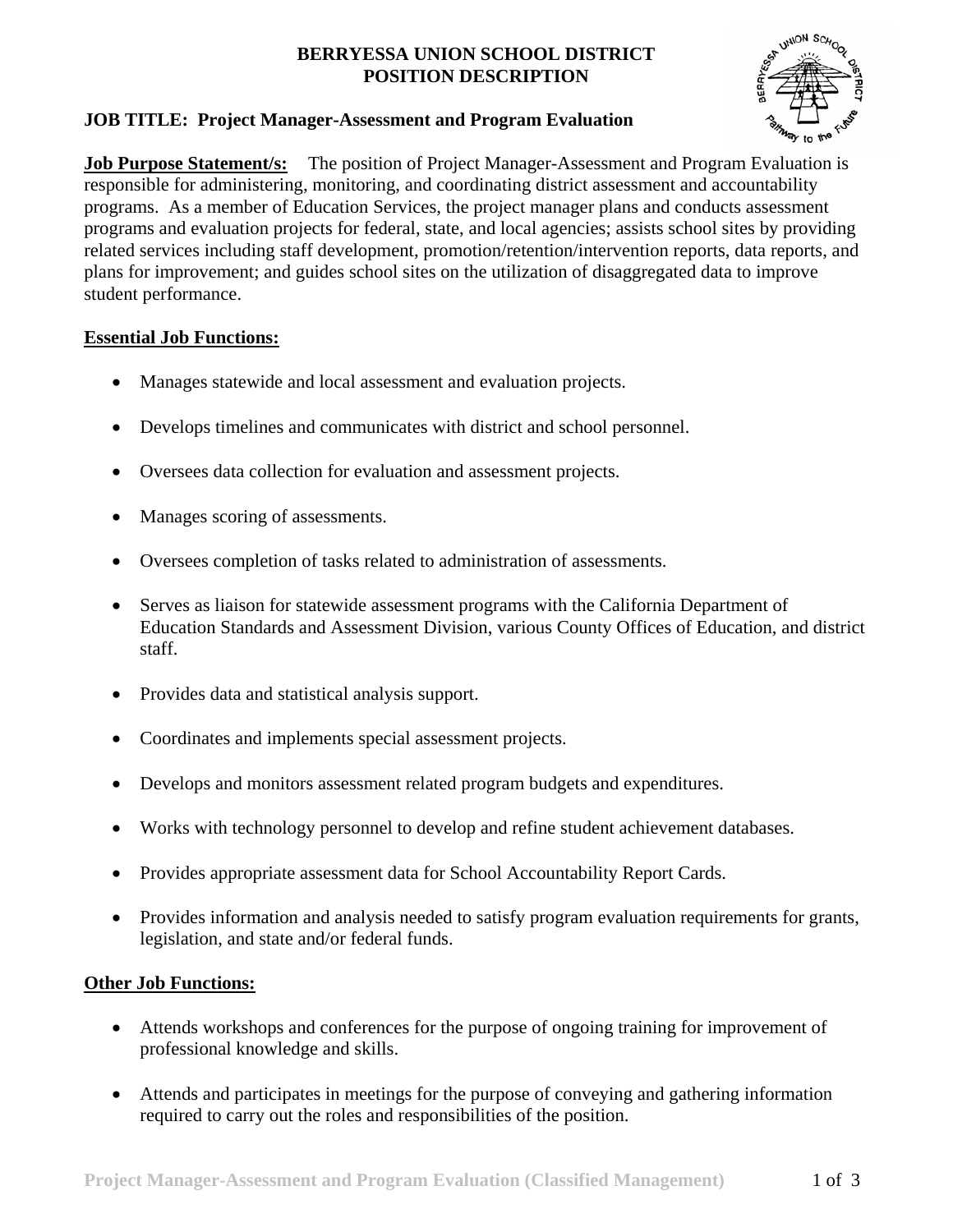#### **BERRYESSA UNION SCHOOL DISTRICT POSITION DESCRIPTION**



## **JOB TITLE: Project Manager-Assessment and Program Evaluation**

- Stays current with research and assessment materials through a variety of activities.
- Prepares administrative reports as required.
- Performs other duties as assigned.

### **Job Requirements - Qualifications:**

## **Education and Experience Requirements:**

- Bachelor's degree in education or related field or three-five years equivalent work experience in education or related field.
- Prior job related experience with increasing responsibility.
- Prior job related experience with assessments, software evaluation, and project management.

## **Skills, Knowledge, Abilities and/or Physical Requirements:**

- Skills to operate standard office equipment including use of District identified computer applications; use English in both written and verbal form; use correct spelling, grammar and punctuation.
- Knowledge of student assessments; performance assessments; School Accountability Report Card; grants; effective project management; data collection, analysis and reporting; district organization, operations, policies and objectives; budget preparation and administration; data collection technology; and federal and state regulations.
- Abilities to interpret and apply District policies, laws, rules, and regulations; assess priority situations and implement appropriate activities without direction; plan, develop, and maintain detailed administrative programs for the successful operation of all aspects of position responsibilities; manage work-related activities in a manner conducive to efficient performance, high morale, and effectiveness; establish harmonious and effective work relationships with administrators, outside agencies, staff, and community members. Significant physical abilities include reading/handling/fingering, talking/hearing conversations, near visual acuity/visual accommodation

# **Licenses, Certifications, Bonding, and/or Testing Requirements:**

- Criminal Justice Fingerprint Clearance.
- Valid California Drivers License.
- Tuberculin Clearance.